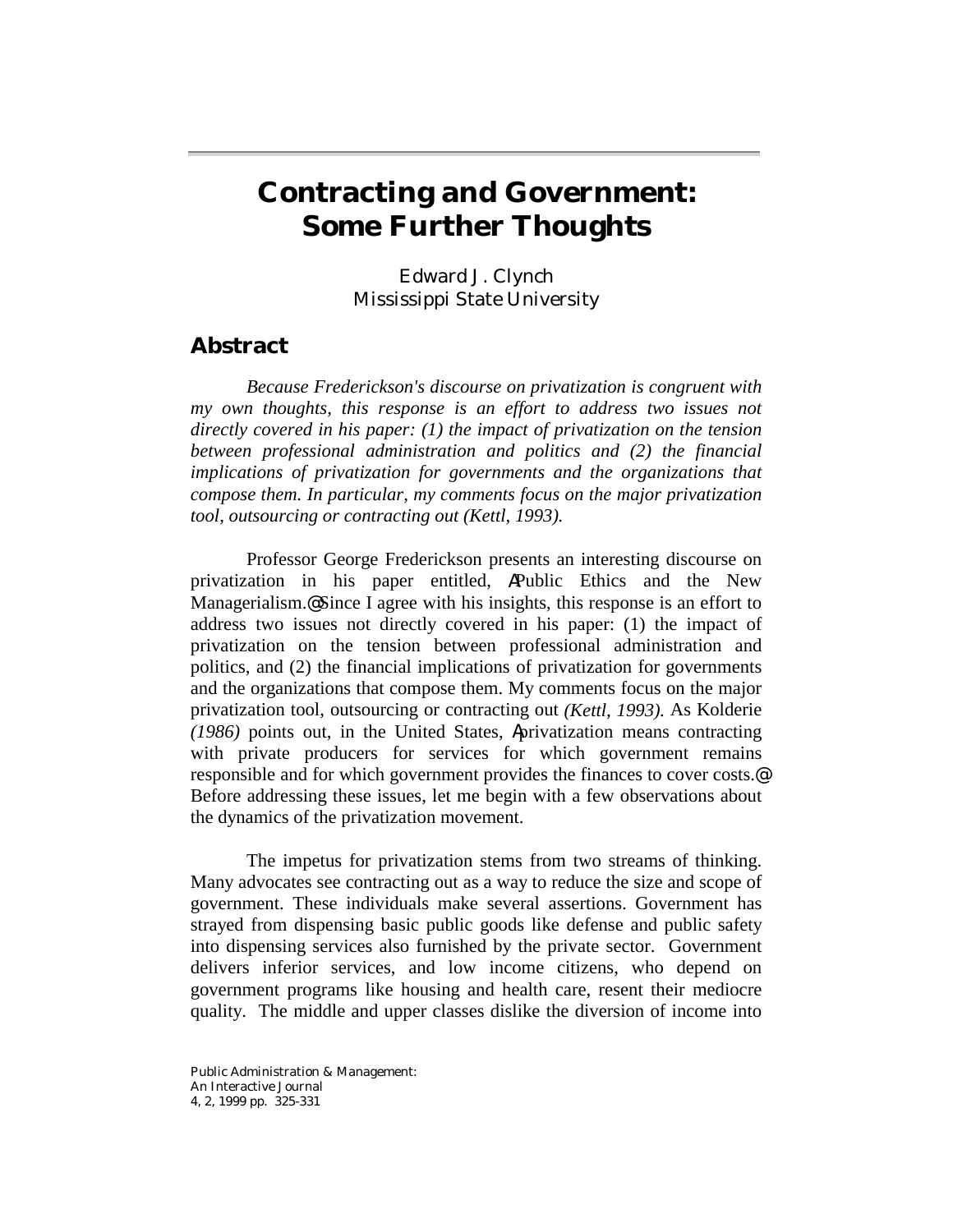activities best left to the private sector. In their view government programs begin as responses to client groups, but they soon are seen by the recipients as entitlements *(Kolderie, 1986)*.

A second stream of thinking argues that efficient and effective services require assigning service production to the private sector. Private firms operate with flexibility while rigid rules and procedures make it difficult for government to deliver quality services at a reasonable price. Private contractors operate with limited fringe benefits. In response to public employee pressure, governments provide hefty fringe benefit packages. Private firms may hire and fire with relative ease and provide bonuses and incentives to outstanding employees. Government organizations are limited by rigid work rules and pay scales. Private firms use flexible buying practices while government units operate within cumbersome purchasing rules *(Kettl, 1993)*.

As Professor Frederickson observes, public-private partnerships have existed for decades. In the 1960s contracting moved beyond capital projects such as interstate highways into social programs like Model Cities and Social Security Title XX activities. Local government contracting tripled in the 1970s and spread into a diversity of services. Today more than 50 percent of state and local social services are furnished by contractors. In some instances, such as the Job Training Partnerships, governments contract with for-profits, non-profits, and other public units for service delivery *(Kettl, 1993).*

#### **Tension Between Politics and Professional Administration**

 A major theme in public administration literature concerns the conflict between administration based on political considerations and administration predicated on professional criteria. Political considerations lead to administrative decisions responsive to the partisan needs of elected officials. Professional criteria advance administrative decisions based on knowledge and expertise. Patronage hiring decisions and purchases from political supporters reflect politics. Civil service systems and open and competitive purchases from the lowest bidder reflect professional administration. Pollution regulations denote politics when they help supporters of elected officials. Conversely, pollution regulations exhibit professional administration when they are predicated on scientific knowledge. Beginning with the progressive movement, formalized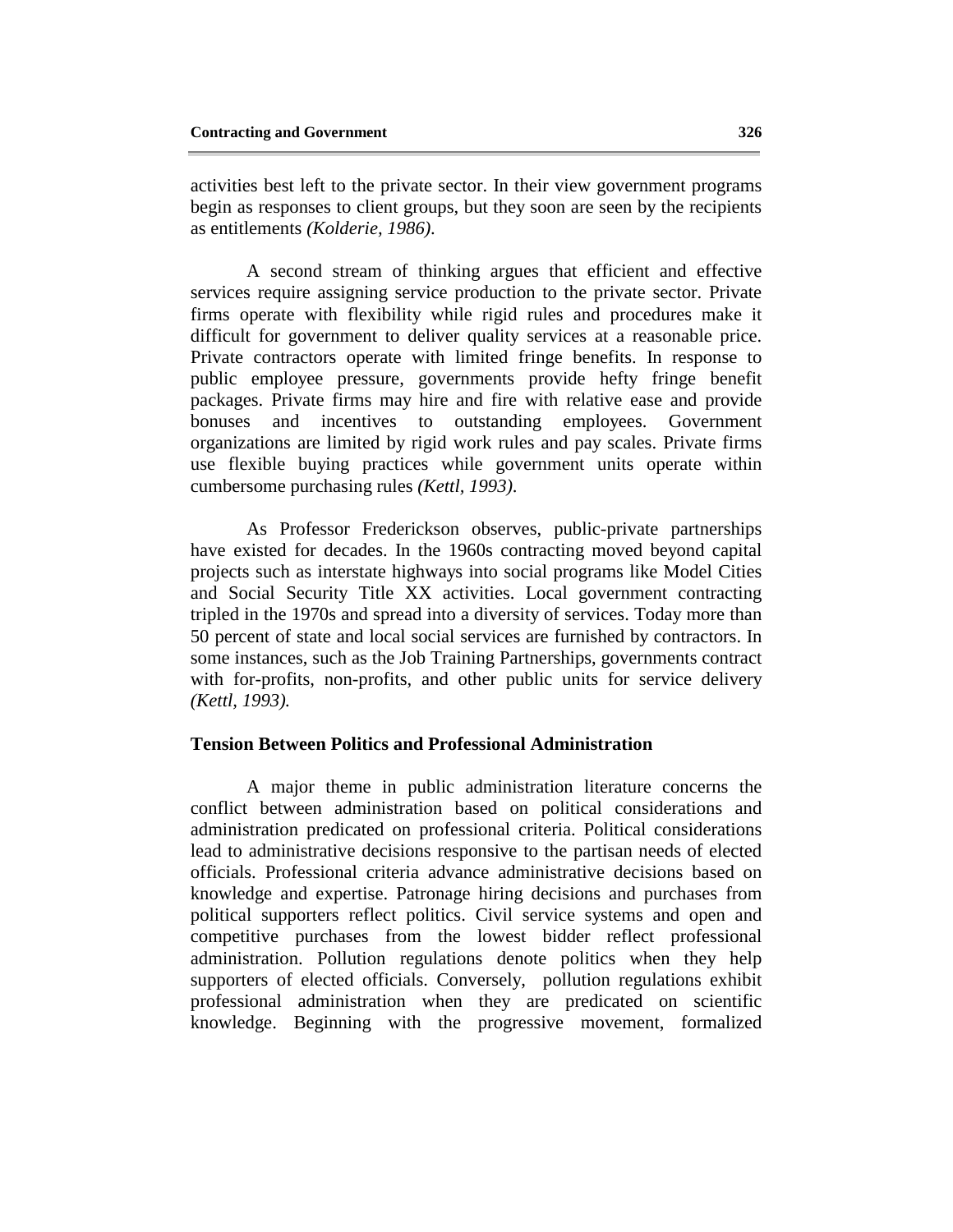procedures were adopted in the areas of human resources and purchasing to ensure merit decisions rather than political decisions. Civil service hiring also limits pollution regulator positions to qualified professionals, and tenure provisions give them the freedom to develop guidelines guided by scientific criteria. As Professor Frederickson pointed out, standards of professionalism are not without costs. Human resource and purchasing protections may create inefficiency and delays. The independence of professional administrators may reduce responsiveness to elected officials.

Professor Frederickson and many others correctly highlight critical linkage between government and contractors through well-drawn and adequately monitored contracts. The use of private firms instead of government employees makes it more difficult for elected officials to retain control of services and to respond to constituent complaints. I want to focus on another aspect of the linkage B the political dimension. The normative model calls for the awarding of contracts to the lowest responsible bidder. The awarding of many contracts does not fit this model. Instead many service providers operate in the political arena. Evidence suggests that political influence rather than pure economic arguments influence decisions of elected officials to contract-out or stay in-house. Potential contractors make the case both in open hearings and behind the scenes that they will guarantee the required level of service at less cost (*Halachmi and Boydston, 1994*).

One cost saving issue involves competitiveness among contractors. Without competition government trades a monopoly private supplier for a monopoly public organization *(Kolderie, 1986)*. In fact some local governments have approached potential bidders and even helped potential contractors organize in order to create a bidder *(DeHoog, 1990)*. Contract renewal also results in an interesting situation. Both government and service recipients may show little interest in disruption. Thus, the existing contractor may gain leverage in efforts to retain the contract. Overall, the literature indicates that many single source contractors exist, and this situation raises questions about the maximization of governmental cost savings.

Connections to elected officials also allow private providers to influence the contents of the contract. Provisions may be added, subtracted, or changed to meet their needs even if the accommodations are not in the best interests of the targeted clients *(Kettl, 1993)*.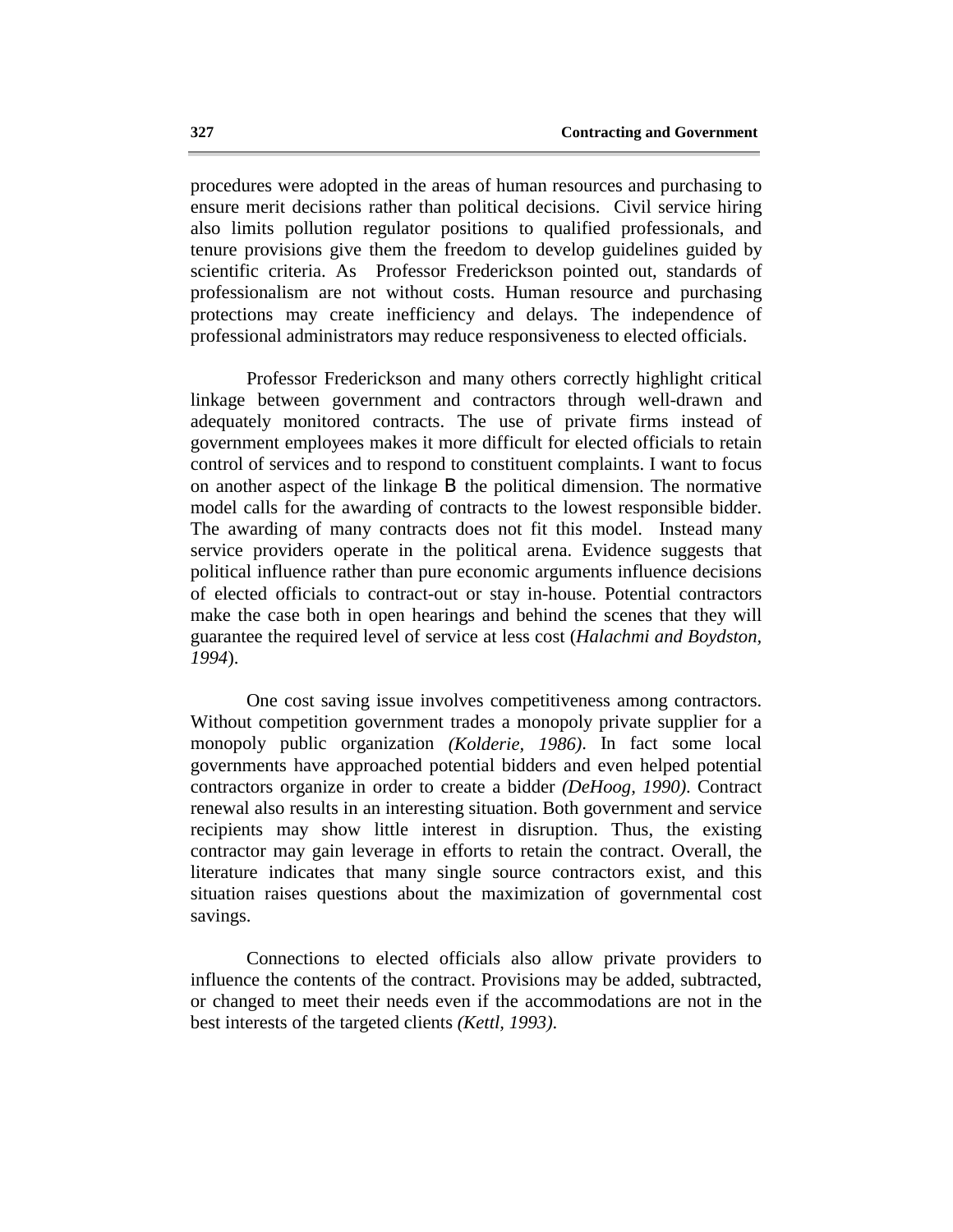Kolderie *(1986)* makes a distinction between the provision and the production of public services. Provision occurs in the political realm and involves decisions about what services to provide, who will pay for the services, taxpayers or users, and who will produce the service. Production consists of providing the service to clients. Government may assign production to government organizations or to the private sector. Furthermore, government may contract with more than one producer to supply the service. The provision/production division assumes the existence of the politics/administration dichotomy with political officials allocating values and administrators using their expertise to implement these values. Do contracts impact the tension between politics and professional administration? In some cases yes, although some writings on privatization might lead one to believe otherwise.

The reality of contracting out may find a breakdown in the provision/production dichotomy just as studies of public sector administrators do not find a complete wall of separation between politics and administration. Hospital administrators who operate a community-s public hospital under a long-term lease will make provision decisions such as which new medical services to add and which ones to delete. While the key to successful privatization may be long term stability and a well-written contract, situations will change over time and private producers will make Aprovision@ decisions out of necessity. Contractors also may find themselves subject to lawsuits for policy and managerial decisions. The inability of aggrieved parties to impact changes through the executive and legislative branches can result in the use of the courts as an alternative route for responsiveness *(Moe, 1987)*.

At the same time public sector administrators may grant political favors that cause inefficiency and ineffectiveness, but private producers who operate under a contract follow the Aletter of the law,<sup>®</sup> and thus maintain efficiency and effectiveness. For example, a city refuse department may respond to requests from elected officials to pick-up large items normally left to private haulers. A private contractor would decline and cite that the contract limits the size of items. In essence, the contract gives the private firm the best of both worlds. Contractors possess the independence to ignore demands for political favors and enjoy the ability to produce services guided by professional standards. Private firms operate without burdensome due process rules.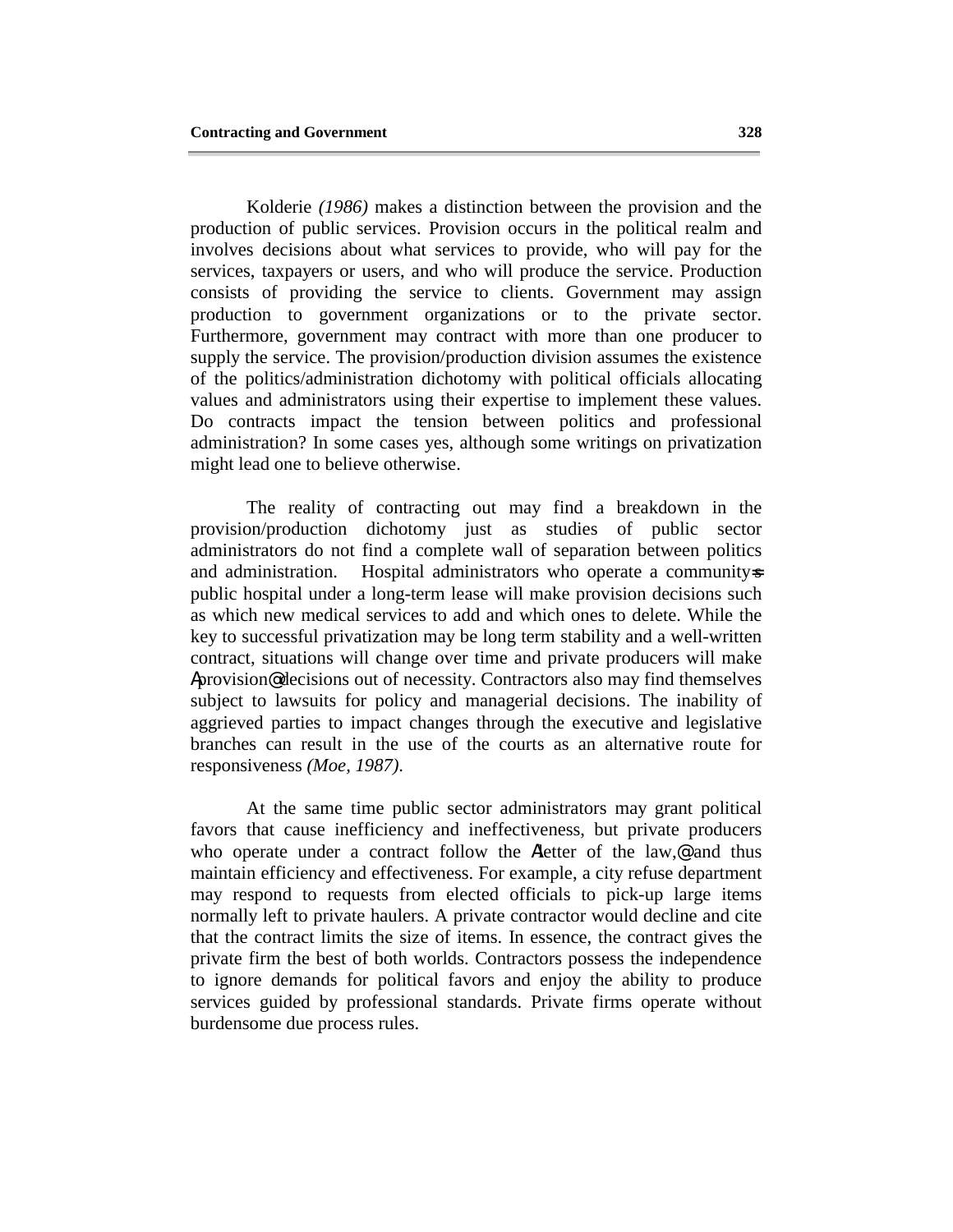On the other side of the coin, contractors may find government penetration into their operations. Contracts may extend reporting requirements, accounting standards, and wage levels to private producers. The Davis-Bacon wage feature for federal projects provides one example of this kind of penetration *(Kettl, 1993)*. In essence, governments demand responsiveness, and they structure requirements that limit contractor flexibility and may reduce efficiency. For the same reason, government agencies find their efficiency curtailed.

The shift in power from professional administrators to both private providers and elected officials represents another impact on the tension between politics and professional administration. This direct linkage may make contract management more difficult since contractors may intervene through elected officials. In essence, the potential exists for a return to administrative decisions based on responsiveness rather than the judgment of professionals. For instance, elected officials may override professionals about the level of service delivery when a contractor argues for a lower and less costly level.

#### **Budgets and Contracting**

Saving money functions as the major drawing card for replacing inhouse service delivery with a non governmental provider. During the budget process privatization brings actors to the table who exert influence over budget decisions *(Halachmi and Boydston, 1994)*. Private social service deliverers hold a stake in program continuation and often work within the political arena to keep the money flowing *(Kettl, 1993)*. Many public sector critics argue that agencies operate as budget maximizers who fight to retain programs. It seems clear that transferring program administration to the private sector does not necessarily remove pressure to continue the money flow.

Contractors may reduce labor costs with lower wages, limited fringe benefits, simpler rules concerning hiring and firing, and assigning workers to several undertakings *(Kettl, 1993)*. At the same time, governments may not possess information that allows meaningful per-unit cost comparisons. Furthermore, public entities must make sure that apples are not being compared to oranges. Will the contractor provide the same level of benefits or will hard-to-serve clients fall through the cracks? For instance, would a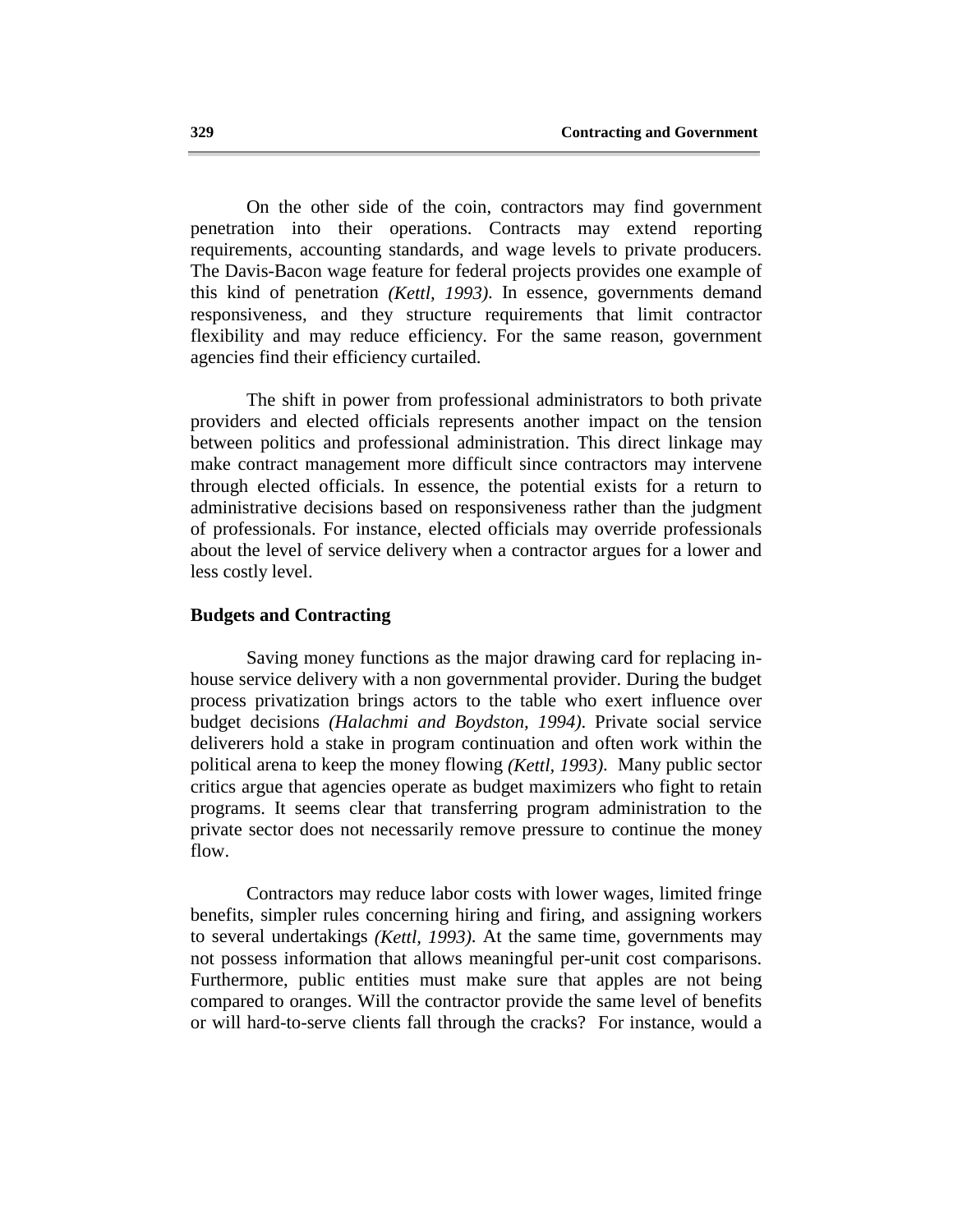counseling agency limit time with difficult cases in the name of efficiency *(Halachmi and Boydston, 1994)*?

The financial spillover effects on other aspects of the governmental organization may not be considered during decisions to contract-out or stay in-house. Fee-for-service operations may operate as Acash cows@ for other aspects of government. In addition, for administrative units contracting may reduce revenues and increase demands. For instance, operating units may provide a percentage of their budgets to central administrative functions such as accounting and personnel. Keeping these administrative infrastructures functioning may require an increase in assessments on remaining units. Furthermore, government may be faced with the need to pay the new expense of contract management.

### **Conclusion**

The new managerialism described by Professor Frederickson may be with us for the foreseeable future. Government has not heeded Ronald Moe-s (1987) call for drawing a line in the sand between Atrue public sector functions@ and Asecondary@ activities. Most persons view housing our increasing prison population as a primary function. At the same time, the lack of private prison accountability may cause public unease. How long will problems in these facilities exist before demands surface to rethink contracting this service? Several studies also raise questions about cost savings. Will the public wonder about the worth of tradeoffs if costs for privatized services continue to escalate? While privatization will remain, public perspectives may cause some flows back to government service production.

### **References**

- DeHoog, Ruth H. (1990). Competition, Negotiation, or Cooperation: Three Models for Service Contracting. Administration and Society, 22 (3 ): 317-340*.*
- Halachmi, Aire and Robert Boydston (1994). The Political Economy of Outsourcing. in Aman Khan and W. Bartley Hildreth (eds.). Case Studies in Public Budgeting and Financial Management Dubuque, Iowa: Kendall/Hunt, 3-17.